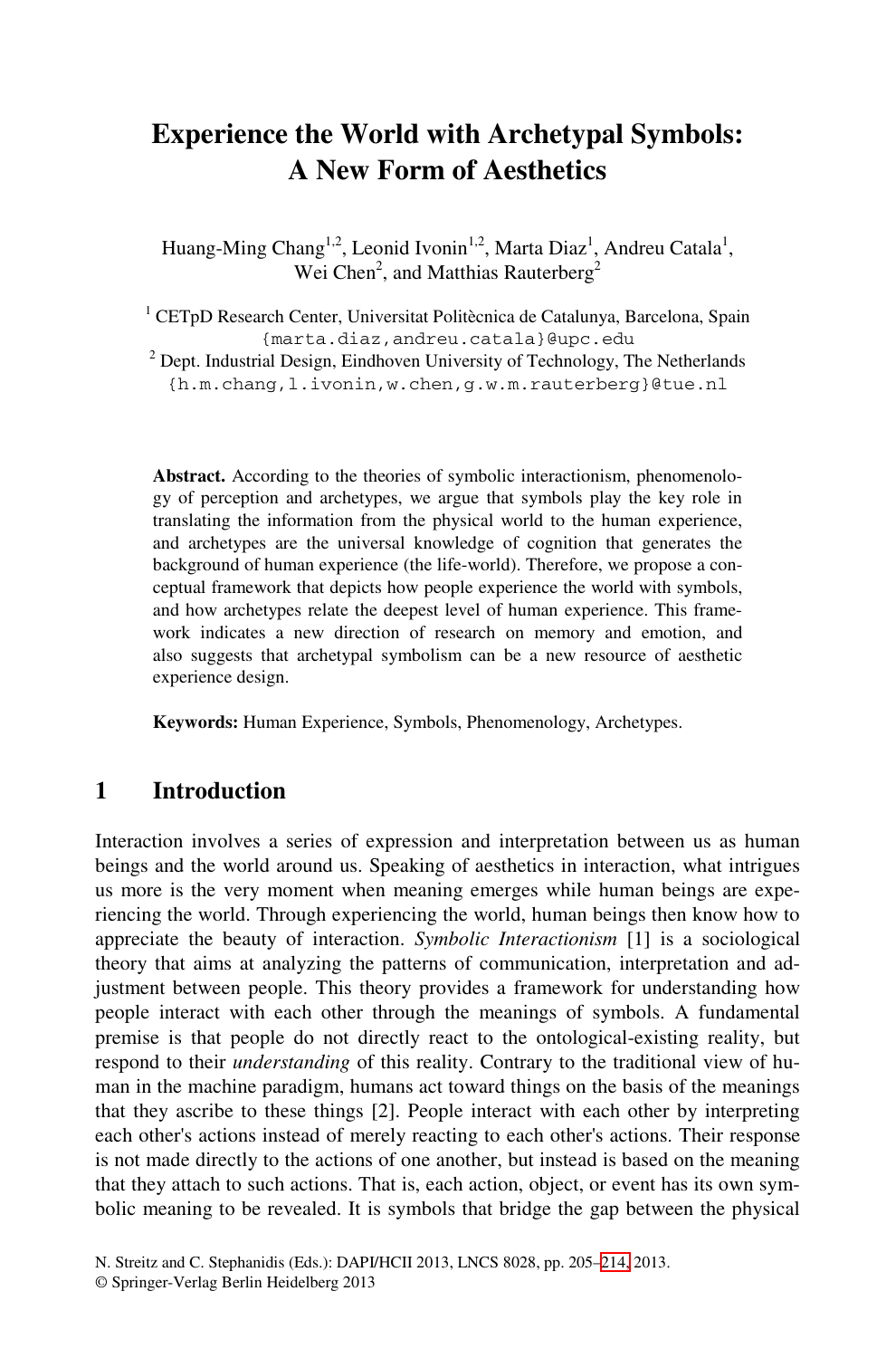reality and what humans perceive, feel, and understand as a reality. While the hypothesis is made, a further question is raised: how are symbols created? Symbolic interactionism assumes that symbolic meaning emerges while interaction is happening between people within the same social context. On the other hand, symbolic meaning is in turn given by the social context where the interaction is situated. This forms a reciprocal causation relationship between the symbolic meaning and the interaction.

The hypothesis of symbolic interactionism shared similarity with some discussions about human experience in cognitive science [3]. Human experience has been a tough topic for researchers. The tradition of behavioral science sees the physical world as the true reality, and even to the extreme, argues that psychological phenomena are just illusions [4]. Therefore it only takes into account how human bodies function in response to external stimuli, and rejects the existence of human mind. Nevertheless, while some researchers try to describe the physical world as an independent body of knowledge, phenomenologist Husserl [5] argues that human can never rid themselves of the world and observe it objectively. The world, as a phenomenon, only emerges while we are *living* within it. Therefore, he proposes the concept of 'life-world', saying that the world is a grand theater of objects variously arranged in space and time relative to perceiving subjects. The life-world is already and always there, and can be thought of as the background for all human experiences. All our personal experiences can thus be built upon this background through living within it. In this sense, the world we are talking about is never ontologically-objective, but always ontologicallysubjective to the life-world we all share. It is argued that this life-world is considered as the *real* reality that researchers should focus. What we need to further understand is how personal subjective experience is built upon this consensual reality.

It seems that behaviorism and phenomenology hold completely opposite positions on their understanding about human experience. Fortunately, this dilemma was resolved when 'phenomenology of perception' was proposed [6]. Inherited from Husserl's concept of 'life-world,' Merleau-Ponty also believes that the physical world and what we experience as the world are different but inseparable realities. However, different from the above dualistic point of view, he further claims that the perception (or the sensation) is the channel that communicates the physical world and the experienced world. That is, he acknowledges that both physical world and the life-world exist as realities. For example, when you open your eyes, your perception is actively automated to senses the red color or any other attributes of the physical world. When you shut your eyes, you can still *embody* the redness or any other qualities—as part of the lived-world—in your mind. In this sense, psychology and physiology are no longer two paralleled science, but two accounts of human experience [6]. Based on this argument, a further question to answer is that: what are the media that transmit the information between the physical world and the life-world?

This question has been long annoying researchers since they tried to define psychological phenomena. Since we have acknowledged that these psychological phenomena are real, what we need to answer is that how these phenomena *become* real [4]? Psychology thus comes into play. Some cognitive scientists hold a similar opinion with symbolic interactionists. They argue that symbols, as the media that bear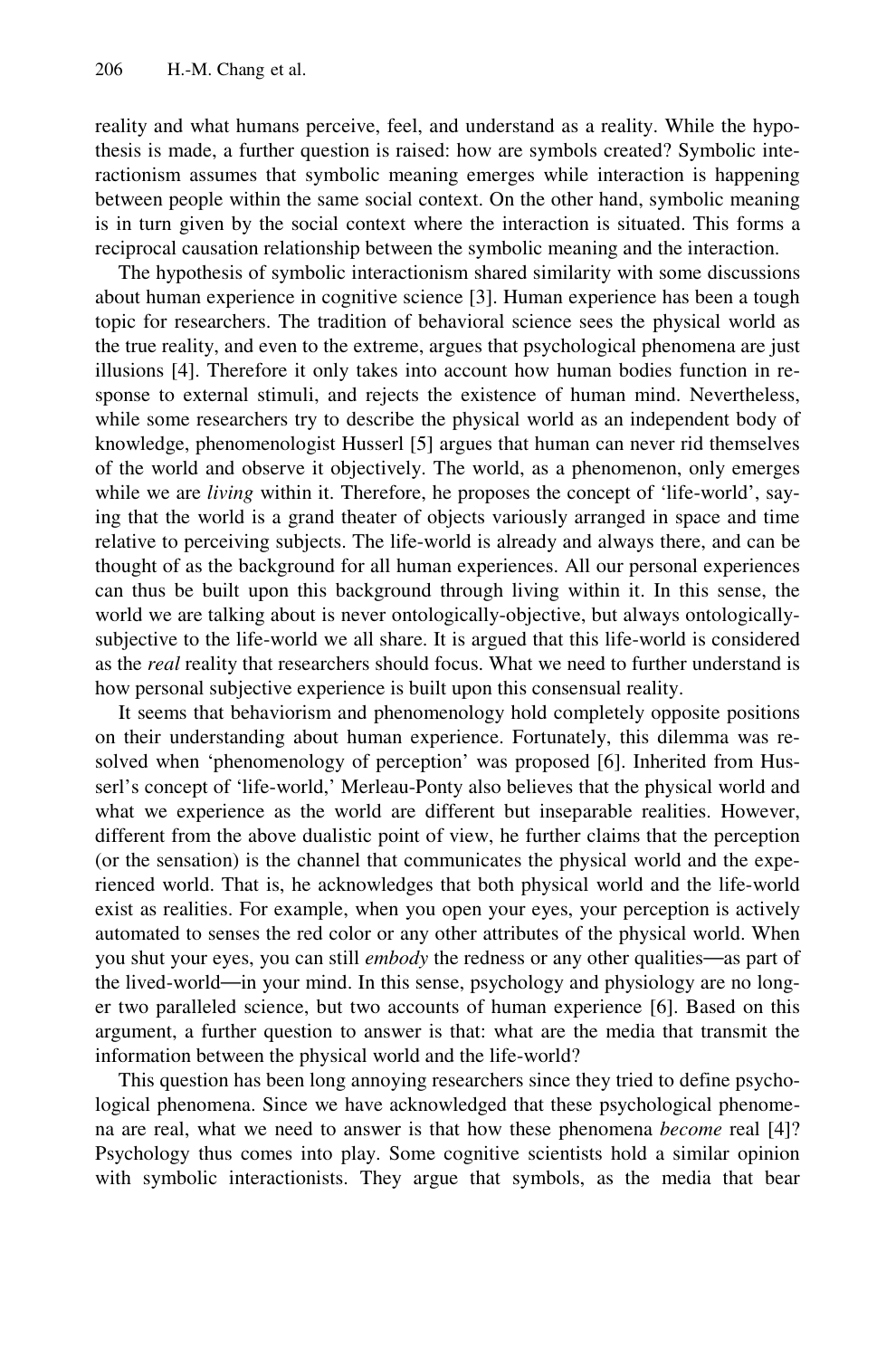meaning, flow through the channel of perception between the ontologically-objective world and ontologically-subjective human experience [3].

#### **2 Experience the World with Symbols**

What are symbols? Do symbols equal to signs? A Sign is a representation of one concrete concept that implies a direct connection between itself and the concept it refers to. What it means 'direct connection' is that this connection to the extreme leads to a causal relationship. For example, thunders are usually known as the sign of a storm due to the fact that thunders always come with storms. In contrast, symbols are used to signify things without rational correlations, such as a flag is a symbol of a country. It is further argued that sign can only be used to refer to the known things, whereas symbols indicate something that is still unknown, or ideas that cannot be precisely depicted [7], e.g. peace, love, and culture. In essence, symbols itself are ontologically objective, and bear no psychological meaning. Their meanings emerge only when one's life-world is being lived. By saying this means that the meaning of symbols is ontologically subjective to human knowledge. Therefore, symbols can be in any kind of forms or values of anything in the physical world depending on how we approach the physical world to reveal our life-world [8]. In other words, the meaning of symbols would vary based on which layers of knowledge are adopted to support the experiencing procedure. Opposite to explicit knowledge that needs to be acquired by conscious learning and repetitive remembering, Sperber [9] argues that symbolism is a kind of tacit knowledge, an autonomous cognitive mechanism that, alongside the perceptual and conceptual mechanisms, participates in the construction of knowledge and in the functioning of memory. However, different from semiology, symbolic interpretation is not a matter of decoding, but an improvisation that rests on an implicit knowledge and obeys unconscious rules. He further propose a hypothesis that the basic principles of the symbolic mechanism are not induced from experience but are, on the contrary, part of the innate mental equipment that makes experience possible.

In the traditional psychological concept, especially behaviorism, humans are usually understood with a "stimulus-response" process. However, a gap emerges between the physical matters and psychological states. In research of emotion, appraisal theories [10] provides an fine argument to bridge this gap. While one is being chased by a tiger, it is not the 'physical' tiger that causes the fear, but the appraisal of this situation—being chased by a tiger—triggers this emotion of fear. This theory thus calls into the question: what provides the reference for the process of appraisal? Barrett [4] claims that humans share a kind of 'category knowledge' in their cognition process to interpret the ontologically-subjective meaning of ontologically-objective events. This knowledge enables the psychological phenomena to link the body to the world to create meanings. She further argues that the society can be the source of the knowledge. The society, by the definition of symbolic interactionism [1], is a reality that is embodied through interaction among the people within it. On the other hand, the society in turn provides the symbolic meaning of everything within its social context. Symbolic meaning is seen as a dynamic phenomenon, being constructed while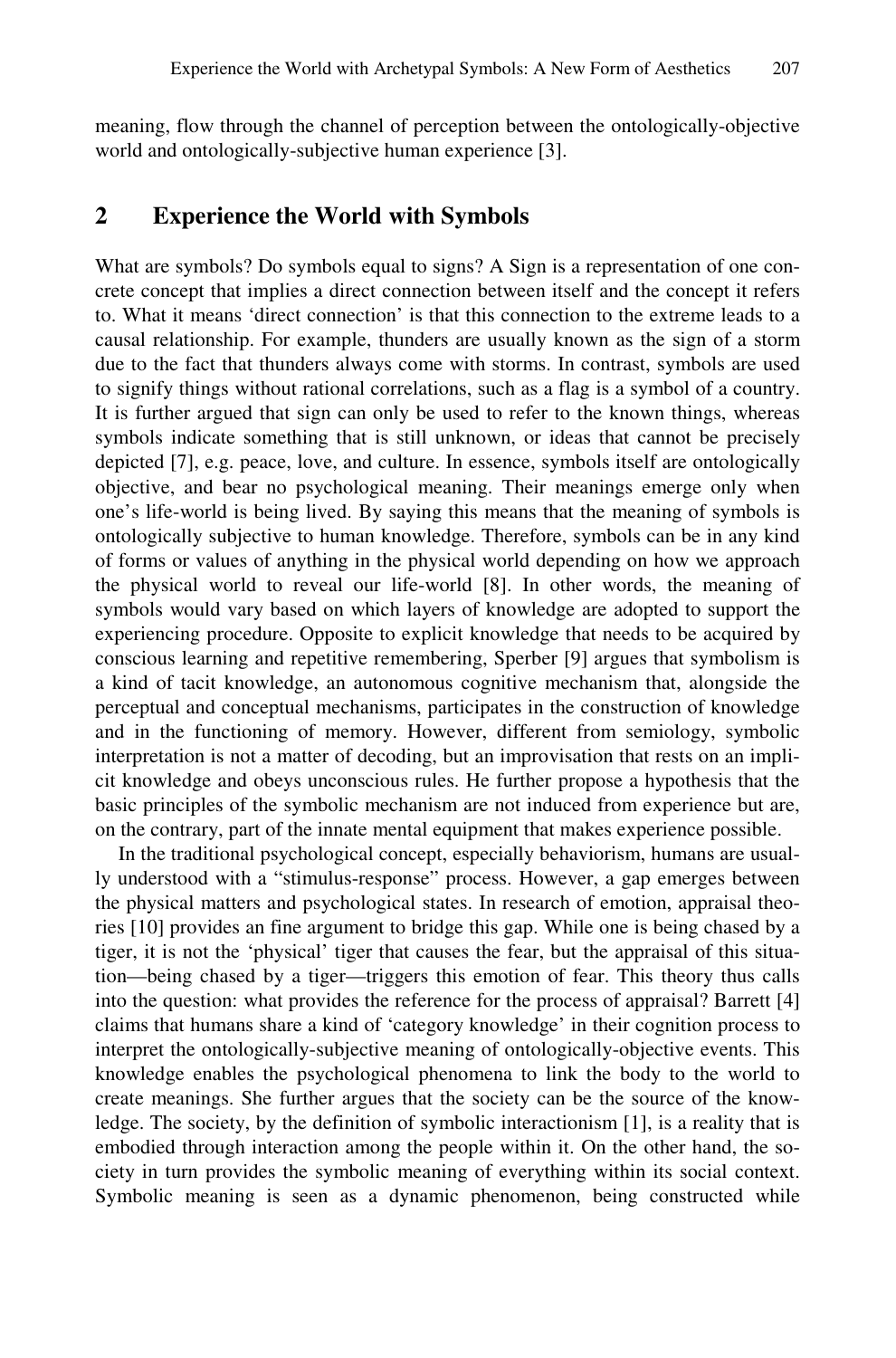interaction occurs, and in turn, grounding the basic understanding among people within it. It could also be understood as a *pre-understanding* of the physical world. Extended from this pre-understanding by *living* within it, humans create their new *understanding*, which in turn becomes the pre-understanding of the society. This loop is so-called hermeneutic circle [11]. Interestingly, not only symbolic interactionists but also some psychologist support the same idea that the society should be one of the sources of symbolic meaning [4]. It is obvious that people in the same society to some extent share the same languages, value system, and even ways of thinking. This knowledge is not always explicitly given through education, but more often is gained implicitly through living within it.



**Fig. 1.** The framework of how human experience is built with symbols

Beyond the society, we argue that there are many levels of knowledge that supports our building process of the life-world (see figure 1). These five levels of knowledge are personal, social, cultural, global, and universal. These first four levels of knowledge are neither static nor independent, but in a dynamic circulation. Information flows through different levels, influencing their next level of knowledge simultaneously. Top four levels of knowledge change differently with time [12] while the deepest level of knowledge remains consistent across time and space, as we call it universal knowledge of symbols.

# **3 Archetypal Symbolism**

Psychologist Jung [7] reveals insights about unconsciousness in a wider sense throughout analyzing myths and fairytales from numerous cultures. He proposed the concept of 'collective unconsciousness' [13], arguing that besides the personal psyche (includes both conscious and unconscious minds), there exists a deeper level of unconscious mind, which contains some contents and modes of behavior that are identical in all individuals over time and space. The collective unconsciousness thus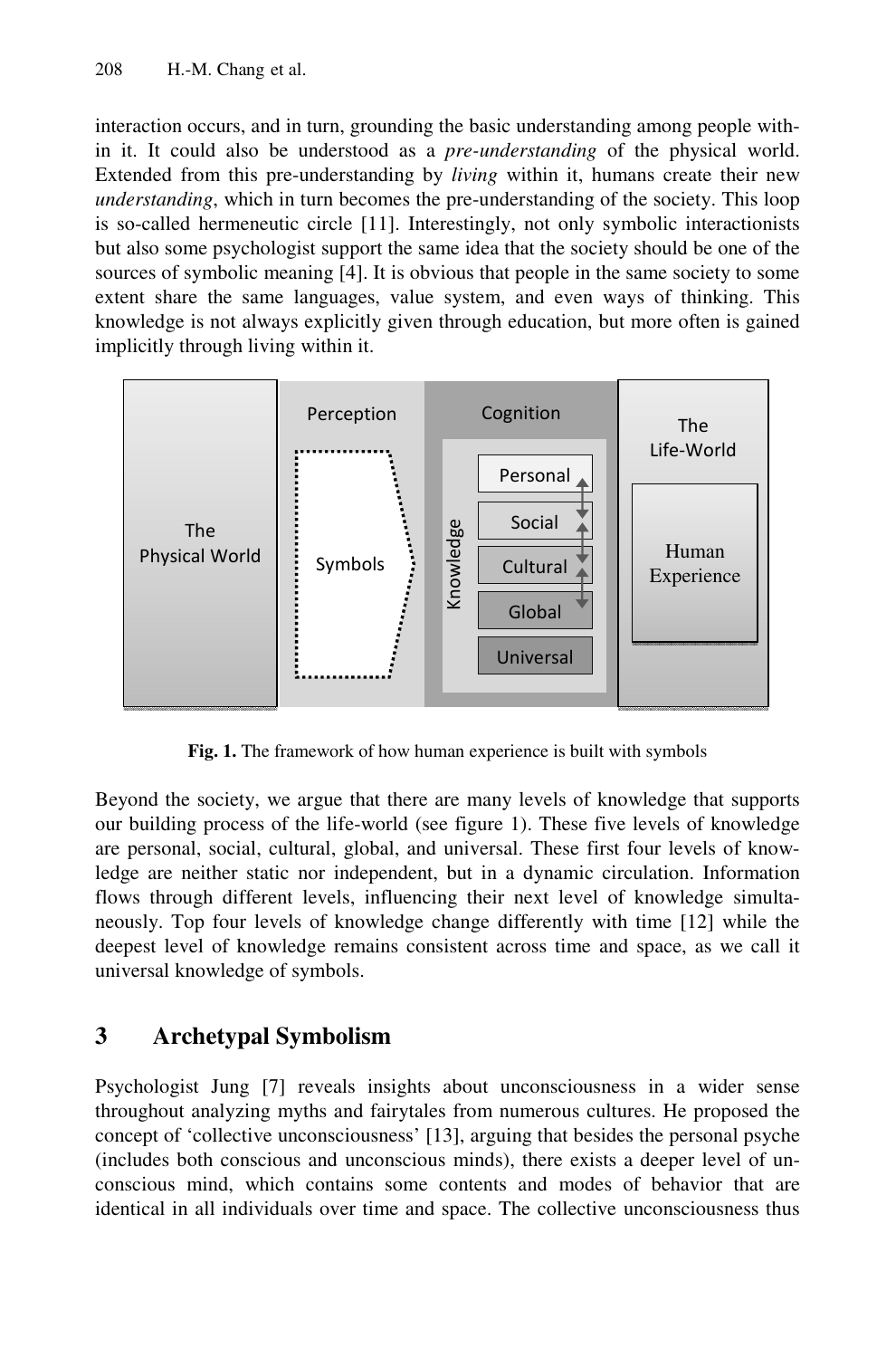constitutes a common psychic substrate of a universal nature which is present in every one of us. This theory shares a similar idea with the Hindu view of reality [14] (see Figure 2). Egos of people are like separated islands above the water, as people see each other as independent individuals in the physical world. Our conscious thinking makes us believe that we are separate entities who are floating freely above the water. However, people can hardly notice the unconscious part of their mind under the surface of water. Furthermore, people are unaware that they are connected to each other by means of the ocean floor beneath the water. This is what Jung claimed that our personal unconsciousness rests upon a deeper layer, the collective unconsciousness, which is not a personal acquisition but is inborn as the foundation of the psyche [13].



**Fig. 2.** A metaphorical mapping of the levels of knowledge and Hindu view of reality (adapted from Boeree [14])

Applying the same analogy with Jung's theory to our framework of human experience, a more thorough explanation can be drawn (see figure 2): the world above the water represents the physical world while the world under water refers to the lifeworld [5]. Human perception and cognition therefore appears to be the fine surface that connects between the air (the physical world) and the sea (the life-world). The water that surrounds us—as the society and the culture we live in—shapes our personal unconsciousness in an implicit way [15]. Besides the upper four levels of knowledge, the level of universal knowledge at the bottom links to the collective unconsciousness, which stands as the fundamental sea floor that we all connect with.

Continuing with the theory of the collective unconsciousness, Jung further developed the concept of archetypes [7]. Archetypes are defined as the components of the collective unconsciousness, which is an inborn tendency that cannot be consciously acquired to experience things in a certain way [13]. As the receptive fields of retina are not consciously perceived, but forms visual perception, archetypes, likened to another model of human, are psychic structures of a primordial origin, which are mostly inaccessible to consciousness, but determine the structure of our psyche [16]. Archetypes are very close analogies to instincts because the latter are impersonal, inherited traits that present and motivate human behavior long before any consciousness develops. Jung described archetypes as an unconscious psychic impulse, like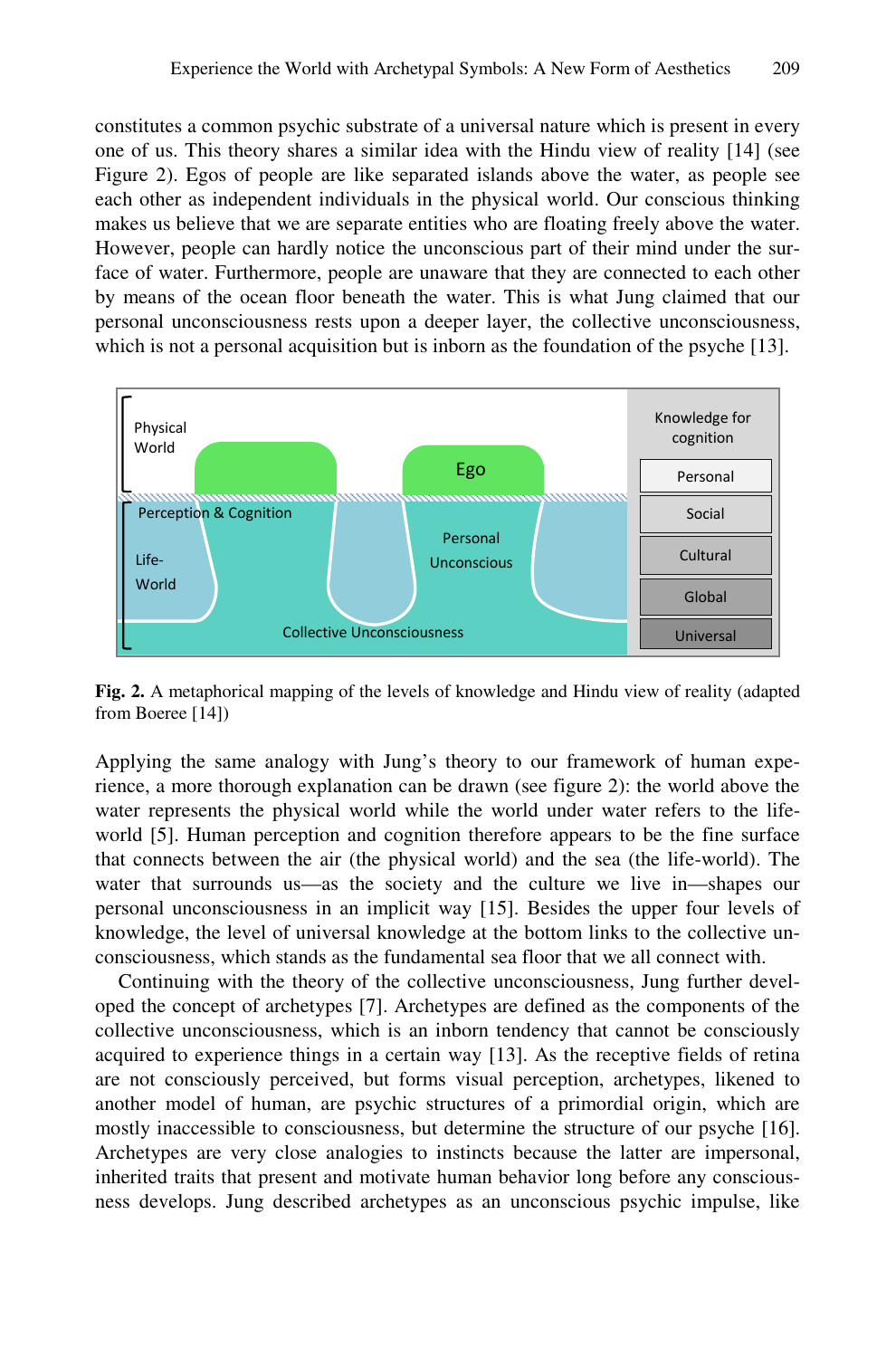instincts influence people as physical impulse toward actions [17]. A more extreme analogy would be describing archetypes as the structure of the psyche, which is similar to organs of the physical body [18]. By the same token, if our body functions as the 'hardware' of our perception, i.e. our physical organs, archetypes play as the role of 'software' that define our patterns of thoughts, emotions, and behaviors. Hence, symbols appear to be data, flowing between the physical world and the life-world.

Although archetypes are embedded in the deepest level in human unconsciousness, Jung found that archetypes are embodied as ancient motifs and predispositions to patterns of behavior that manifest symbolically as archetypal images in dreams, art, or cultural forms [7]. His followers continue this direction, collect archetypal symbolic contents all over the world, and analyze their symbolic meanings from both archeological and psychological perspectives [19]. These data provide an abundant resource for not only research but also design of human experience.

#### **4 Implication for Research**

Human experience (the life-world) is an ontologically-subjective phenomenon, which we cannot direct observe. To unfold this black box, the only option is to analyze the representation of these mental phenomena. For this purpose, it is suggested to seek the paradigms in psychology [4]. Since humans' unconsciousness is hardly accessible by their consciousness, it is unclear if some psychological representations are triggered by one's conscious thinking, unconscious thinking, or even both. For example, if we simply apply the 'memory-recall tasks' method: directly ask subjects to recall the semantic meaning of a symbol according to their own understanding. This approach is problematic for two reasons. First, semantic expression has limits in its nature, so that it might not be able to reflect complete symbolic meanings. As Jung states, symbolic meanings are abstract concepts that cannot be precisely described [7]. Second, memory-recall task is a conscious inference process for explicit memories (or declarative memories) [20, 21], which is supported by the personal level of knowledge instead of other knowledge that relate to unconsciousness. In contrast, implicit memories (or non-declarative memories) are unconscious and associative, which are suggested to apply association tasks in experiments [22].

Several studies have demonstrated the effectiveness of memory-association tasks in justification of the symbolic meanings for archetypal contents [23, 24]. This is also in accord with the mainstream of research into memories: the constructionist approach of memory recollection [25]. This approach regards memories as dynamic recollections instead of static records of something. Each recall task requires '*cues*' that are is associated with fragments of memories of something. Those fragments of memories with strong connections with the cue would be easier to be cued. A similar paradigm is adopted in research on emotion, where researchers follow a stimuli-representation procedure. Although this procedure makes very few differences to traditional behaviorist methods, modern psychologists consider subjects' emotional responses as an indirect representation of their psychological phenomena instead of direct responses to the given stimuli. More importantly, researchers have found that emotions play the key role in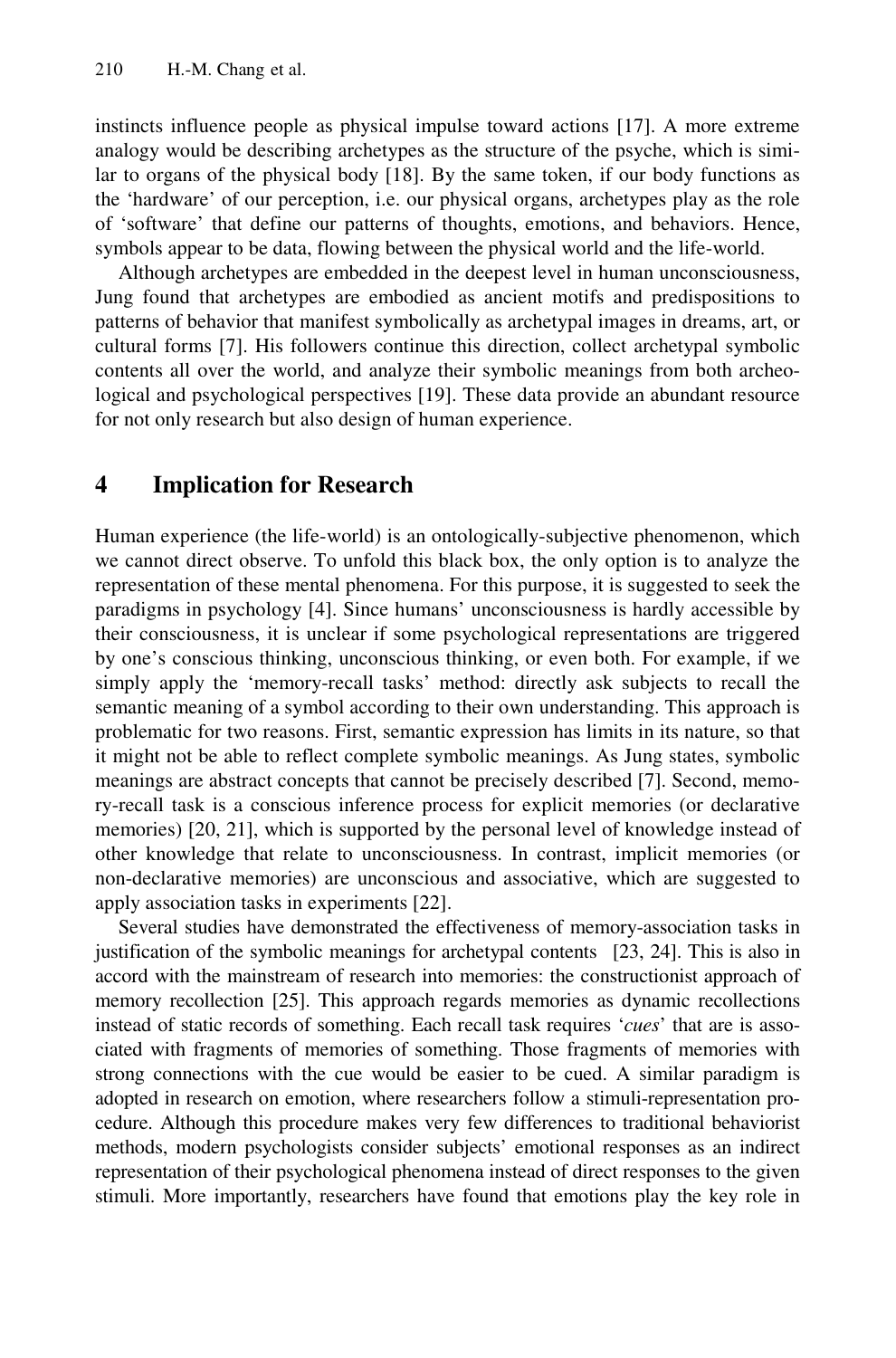strengthening the association between the fragment of memories and its cue [26]. This allows us to extend our framework in more details (see figure 3). In the context of our framework of human experience, some physical attributes in the physical world are identified as symbols according to the five levels of knowledge in the cognition process, and then are embodied as symbols in the life-world. Symbols function both as the *cue*  that extracts the related memories and also the *stimuli* that elicit emotions out of subjects' life-world. These psychological phenomena aggregate as a new experience that emerges from the life-world. Each of new experiences represents the emergence of a new symbolic meaning. While an experience is embodied in the life-world, it is simultaneously influencing the knowledge for cognition. This reflects the concept of the hermeneutic circle [11], that humans change their way of thinking (knowledge for cognition as pre-understanding) while they are experiencing the world (human experience as understanding). The new experience again becomes memories in the life-world for future experience and recollection of memories.



**Fig. 3.** Our advanced framework of how human experience is formed in the life-world

As the main focus of this framework is on the universal level of knowledge, i.e. archetypes, numbers of interesting research questions are raised for future work. First, how can we study archetypes? Since archetypes are hidden in the unconscious, the only way to study them is through their representation in different forms, such as stories, graphics, and even movies. Therefore, a starting point would be identifying archetypal contents as the materials that can be used for psychological experiments. Second, what is the correlation between archetypes and human experience? This research question actually involves two intertwined psychological phenomena: emotion and memory. Since these emotions and memories about archetype are all in the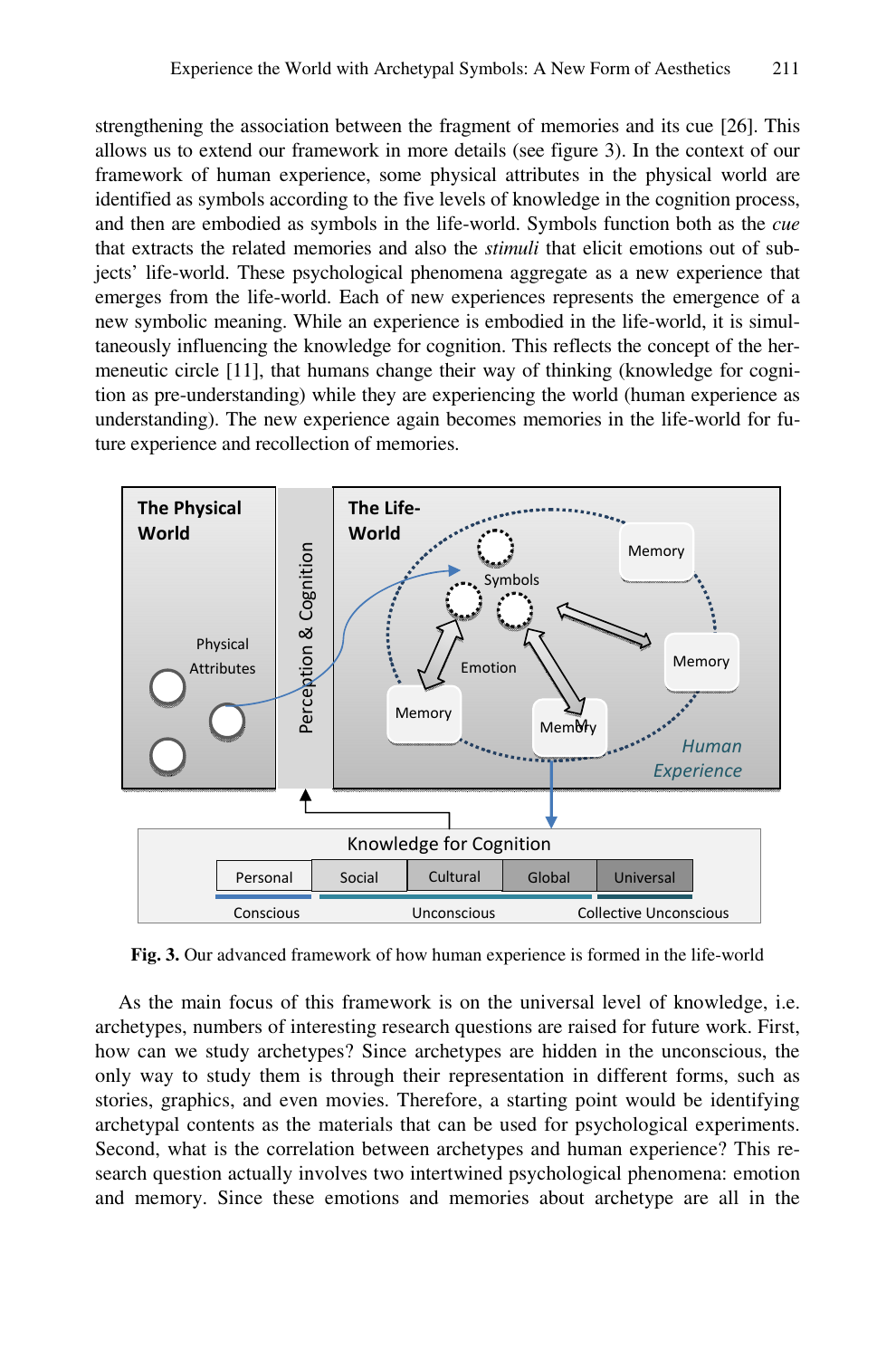unconscious level, it suggests indirect approaches to capture these psychological phenomena, e.g. memory-association tasks instead of memory-recall task [23, 24], and physiological signals instead of self-reports of emotions [27].

## **5 Design for Aesthetic Experience**

A more interesting topic to implication for design is how archetypal symbolic contents can be applied in design for aesthetic experience. Traditional product design mainly focuses on aesthetic experience, experience of meaning, and emotional experience in physical products [28]. With this definition, aesthetic experience relies on one's appreciation of the form and material, whereas the experience of meaning counts on the interpretation of the personal, social, cultural meanings of the products. In the end, emotional experience emerges as the overall result of the appraisal of these two experiences. However, Ross and Wensveen [29] propose another form of aesthetics: aesthetic interaction. They emphasize the importance of the social and ethical dimensions in dynamic forms of interaction. In which case, aesthetics is not bounded with physical attributes of products, and can manifest through interacting with products. What designers should take into account is the symbolic meaning of the interaction among users and products, rather than the intrinsic meaning of the physical products itself.

Physical products, in our framework, are part of the physical world, which are ontologically-objective and bear no meanings. These products then become stimuli of emotions or cues of memories, which initiate an internal process of experience and external behavior interacting with it. Apart from personal appreciation about the static qualities, e.g. form and material of products, the aesthetics experience also emerges when people are unconsciously yet actively trying to reveal the symbolic meaning of the product as part of their life-world. This perspective of product experience goes beyond the function of product, focusing on the presence of objects and the meaning of the interaction between human and product. Niedderer proposes a framework of this interaction of meaning making: mindful interaction, and names the products with the quality of meaning making as performative objects [30]. More specifically, mindfulness refers to a state of awareness or consciousness that implies one's presence of the moment, and is believed to promote psychological well-being [31]. The concept of performative objects addresses the product's consequences for human social interaction, raising awareness and reflection of oneself in the present. The ultimate goal of this framework is to enhance users' states of mindfulness through the mediating influence of products. According to our framework of human experience, mindful interaction demonstrates a kind of approach to transform physical attributes in physical world to symbols in the life-world, and with this interaction, users are *guided* to reflect the social phenomena behind the usage of the product. In other words, the attempt of mindful interaction is to bring the knowledge for cognition to a conscious level, allowing users to be aware of the experience that they are undergoing.

While Niedderer's framework focuses on social phenomena, we aim at leading users to a deeper level of their own experience, i.e. experience about archetypes. In this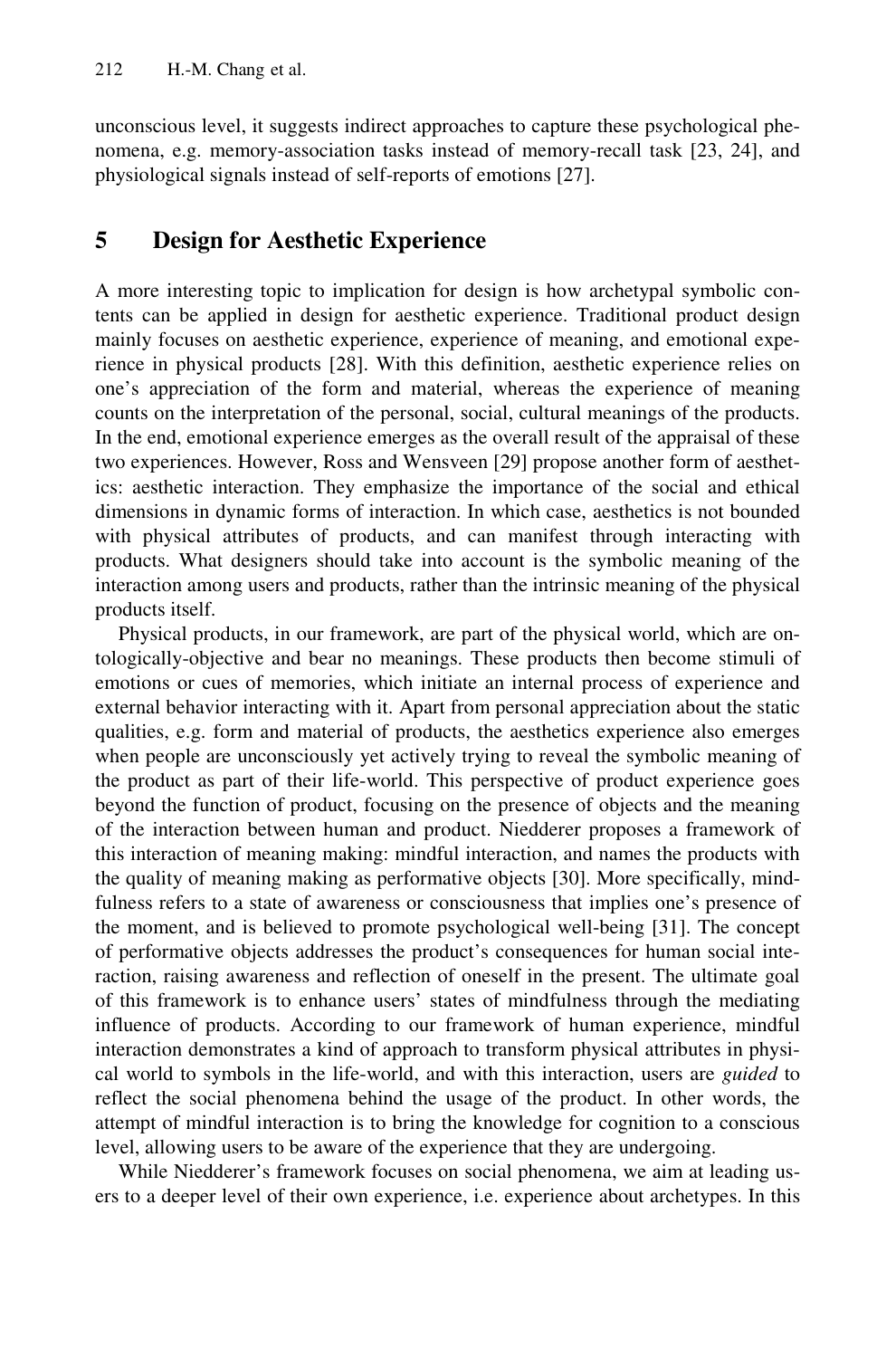sense, archetypal symbolism provides us an opportunity to design a new form of aesthetic experience in a unconscious level. One typical expression of the experience about archetypal symbols might be Campbell's concept of the hero's journey [32]. Based on Jung's theory of archetypes, he identifies the basic structure of archetypal experience in all myths from different cultures in human history. This also sheds light on some study in user experience about using new products [33]. Metaphorical speaking, the storyline of hero's journey implements the construction of the life-world built by archetypal symbols. It seems promising to apply the storyline of the hero's journey as a new approach to achieve mindful interaction that leads users to achieve archetypal experiences.

## **6 Conclusion**

Based on the theories of symbolic interactionism, phenomenology of perception, and archetypes, we introduce a new framework describing how human experience the world with symbols. In this framework, archetypes are the components of the deepest level of knowledge for cognition, the collective unconsciousness, which defines the basic structure of the life-world. This concept indicates a new direction of research on human experience. Furthermore, we suggest that archetypal symbolism can be a new resource of aesthetic experience design.

**Acknowledgements.** This work was supported in part by the Erasmus Mundus Joint Doctorate in Interactive and Cognitive Environments (ICE), which is funded by the EACEA Agency of the European Commission under EMJD ICE FPA n 2010-0012.

## **References**

- 1. Manis, J.G., Meltzer, B.N.: Symbolic Interaction: A Reader in Social Psychology. Allyn and Bacon, Inc. (1978)
- 2. Kohler, A.: To think human out of the machine paradigm: Homo Ex Machina. Integrative Psychological & Behavioral Science 44, 39–57 (2010)
- 3. Varela, F.J., Thompson, E.T., Rosch, E.: The Embodied Mind: Cognitive Science and Human Experience. MIT Press (1992)
- 4. Barrett, L.F.: Emotions are real. Emotion 12, 413–429 (2012)
- 5. Husserl, E.: The Crisis of European Sciences and Transcendental Phenomenology: An Introduction to Phenomenological Philosophy. Northwestern University Press (1970)
- 6. Merleau-Ponty, M.: Phenomenology of Perception. Routledge (2002)
- 7. Jung, C.G.: Man and His Symbols. Doubleday, Garden City (1964)
- 8. White, L.A.: The symbol: The origin and basis of human behavior. Philosophy of Science 7, 451–463 (1940)
- 9. Sperber, D.: Rethinking Symbolism. Cambridge University Press (1975)
- 10. Scherer, K.R.: What are emotions? And how can they be measured? Social Science Information 44, 695–729 (2005)
- 11. Gadamer, H.-G.: Truth and Methods. Sheed & Ward Ltd. (1975)